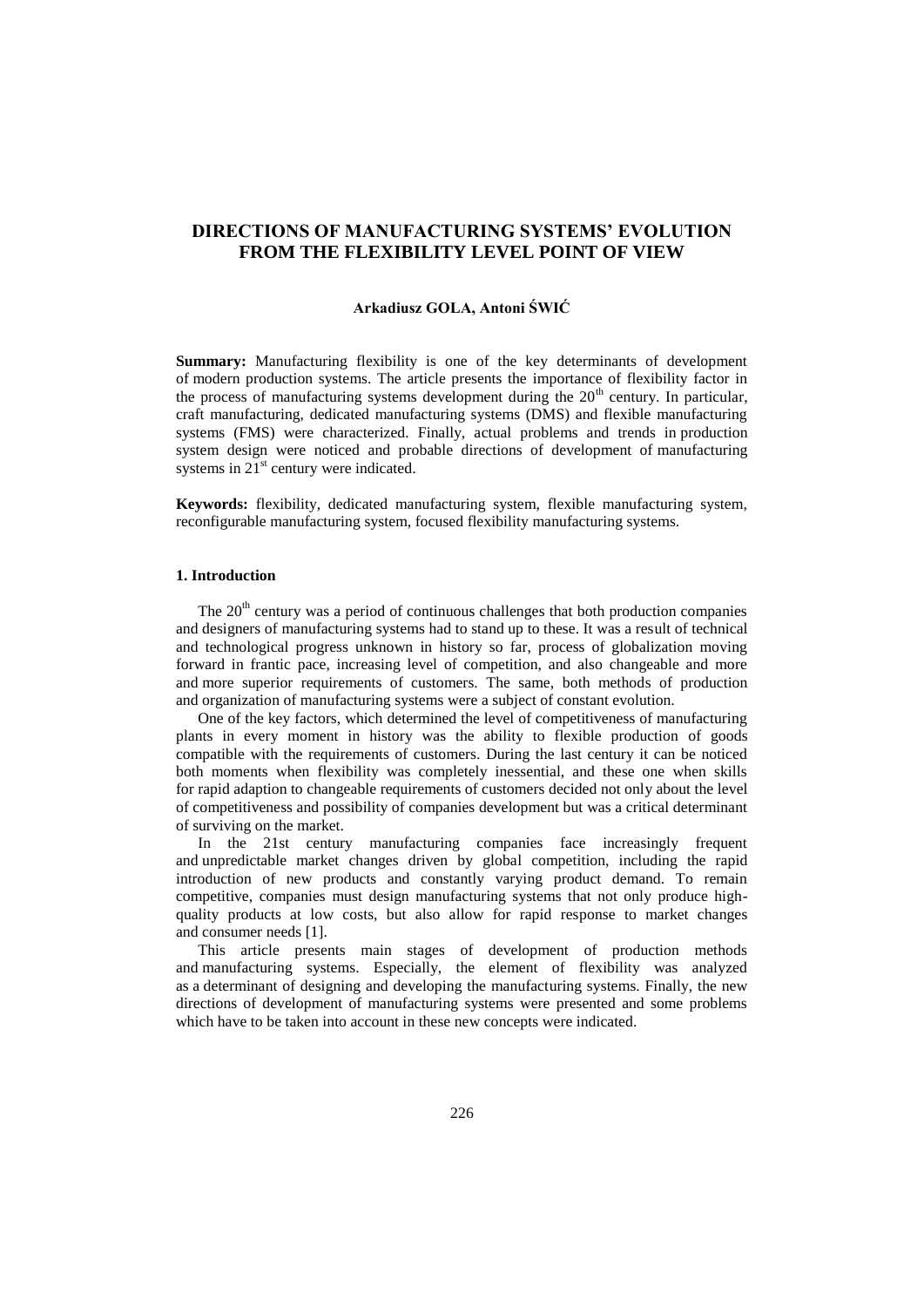# **2. Definition and types of flexibility**

Flexibility is an attribute of various types of manufacturing systems. This factor has been defined differently even in the field of engineering, but generally flexibility means ability of a system to respond to potential internal or external changes affecting its value delivery, in a timely and cost-effective manner [2].Thus, flexibility for an engineering system is the ease with which the system can respond to uncertainty in a manner to sustain or increase its value delivery. Uncertainty is a key element in the definition of flexibility. Uncertainty can create both risk and opportunities in a system, and it is with the existence of uncertainty that flexibility becomes valuable [3]. Different approaches to flexibility and their meanings are shown in Tab. 1.

Tab. 1. Different approaches to flexibility and their meanings [4]

| Approach             | <b>Flexibility meaning</b>                                                                                                                                                                                                                                                                                                   |  |  |
|----------------------|------------------------------------------------------------------------------------------------------------------------------------------------------------------------------------------------------------------------------------------------------------------------------------------------------------------------------|--|--|
| <b>Manufacturing</b> | The capability of producing different parts without major retooling<br>$\bullet$<br>A measure of how fast the company converts its process<br>or processes from making and old line of products to produce<br>a new product<br>The ability to change a production schedule, to modify a part,<br>or to handle multiple parts |  |  |
| <b>Operational</b>   | The ability to efficiently produce highly customized and unique<br>$\bullet$<br>products                                                                                                                                                                                                                                     |  |  |
| <b>Customer</b>      | The ability to exploit various dimension of speed of delivery<br>٠                                                                                                                                                                                                                                                           |  |  |
| <b>Strategic</b>     | The ability of a company to offer a wide variety of products to its<br>customers                                                                                                                                                                                                                                             |  |  |
| Capacity             | The ability to rapidly increase or decrease production levels<br>or to shift capacity quickly from one product or service to another                                                                                                                                                                                         |  |  |

When taking into account the problem of flexibility in the process of manufacturing systems design it is possible to distinguish three levels of manufacturing flexibility [13]: 1. Basic flexibilities:

- *Machine flexibility*  the ease with which a machine can possess various operations,
- *Material handling flexibility*  a measure of the ease with which different part types can be transported and properly positioned at the various machine tools in a system,
- *Operation flexibility*  a measure of the ease with which alternative operation sequences can be used for processing a part type.
- 2. System flexibilities:
	- *Volume flexibility – a measure of a system's capability to be operated profitably at different volumes of existing part types,*
	- *Expansion flexibility – the ability to build a system and expand it incrementally,*
	- *Routing flexibility – a measure of the alternative paths that a part can effectively follow through a system for a given process plan,*
	- *Process flexibility – a measure of the volume of the set of part types that system can produce* without incurring any setup,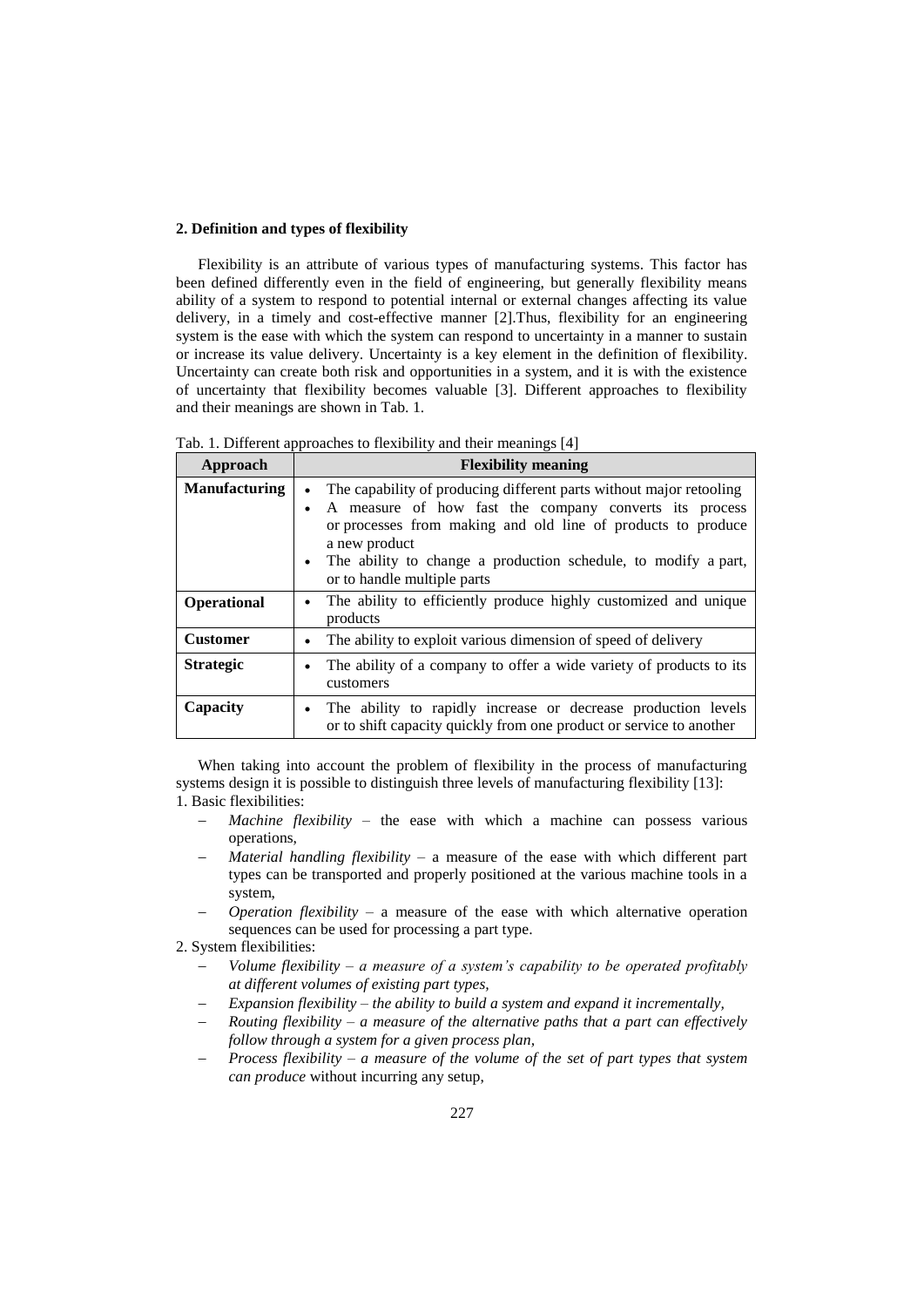- *Product flexibility – the volume of the set of part types that can be manufactured in a* system with minor setup.
- 3. Aggregate flexibilities:
	- *Program flexibility – the ability of a system to run for reasonably long periods without external intervention,*
	- *Production flexibility – the volume of the set of part types that a system can produce without major investment in capital equipment,*
	- *Market flexibility – the ability of a system to efficiently adapt to changing market conditions*.

### **3. Craft manufacturing**

Until the  $20<sup>th</sup>$  century the craft manufacturing was the only method of producing goods. This type of production is not important from the manufacturing system"s design point of view (in craft manufacturing it is difficult to discuss about manufacturing systems) but it is very interesting when focus on the task of flexibility. Craftsmen used high skilled workers and simply but flexible tools to produce goods precisely desired by customer. Most often it was an unique product. An example products are: furniture made against specific order, decoration elements or sport cars. Generally, even now people like the idea of craft manufacturing, but this method of production is connected with one obvious problem: goods made by craftsmen are rather exclusive goods and for most people these are too expensive [5].

When focus on the problem, it is possible to distinguish some basic features of craft manufacturing:

- *Workers (craftsmen) are highly qualified in design, machine and assembly tasks*  (more of the workers to get craft skills learnt by practice working in craft *companies).*
- *Craft companies were deeply decentralized but located near big cities. More of produced parts were manufactured in small workshops.*
- *The production was coordinated by the owner of craft company who was responsible for direct contacts with customers, workers, suppliers etc.*
- *The machine tools for drilling, turning or other mechanical operations performed on metal or wooden parts were very universal.*
- *The volumes of production were very small (in case of car production 1000 or less cars were produced annually).*
- *All of the products* (even made using the same project) were different because craft methods moved high variability.

So, when summarize the characteristics of craft manufacturing it can be concluded that this method was in other hand very flexible, but on the other hand very expensive.

### **4. Dedicated Manufacturing Systems (DMS's)**

In the 1900s the way of production had dramatically changed. The main reason was implementation by Henry Ford system of mass production and dedicated manufacturing lines. In 1907 the Model T was born. The launch marked one of the first instances where a large number of accurately machined mechanical components were combined to form a product. The product was sufficiently inexpensive to purchase that it sold in significant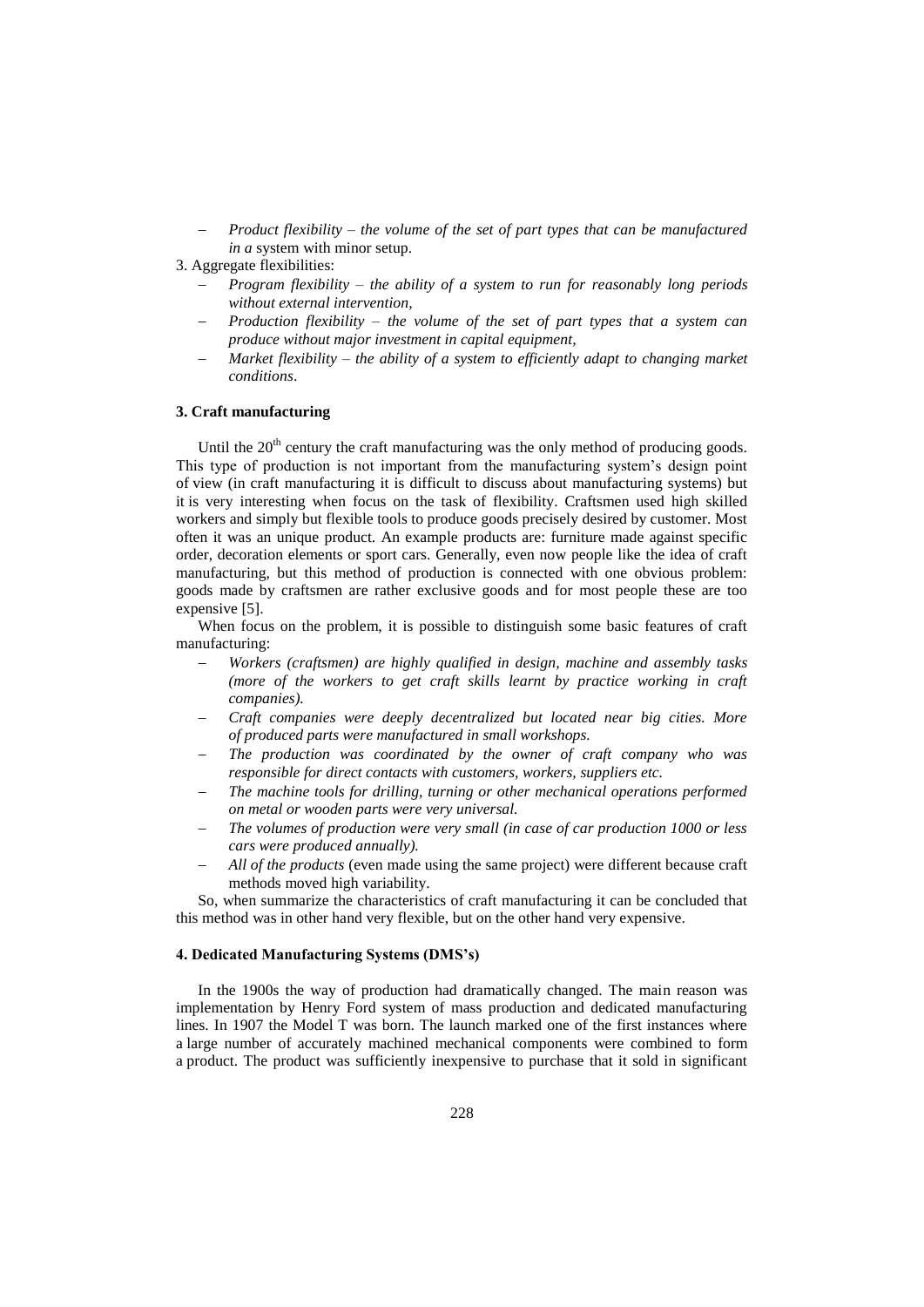volumes (for that time). Indeed, during the sixteen-year life of Model T, over 19 million vehicles were sold. At the height of production, over a million cars were being manufactured each year. But, of course, the Model T, perhaps unjustifiably, gained a certain amount of notoriety, because at one stage Henry Ford was supposed to have said about his brainchild "you can have any colour, so long as it"s black" [5]. What this meant was, that everyone could obtain the product, relatively cheaply, but there was no variety.

The conception of mass production introduced by Henry Ford, contributes to development of dedicated manufacturing systems which generally appear in two forms [6]:

- *Continuous manufacturing systems.*
- *Intermittent* manufacturing systems.

#### **4.1. Continuous manufacturing systems**

In this system the items are produced for the stocks and not for specific orders. Before planning manufacturing to stock, a sales forecast is made to estimate likely demand of the product and a master schedule is prepared to adjust the sales forecast according to past orders and level of inventory. Here the inputs are standardized and a standard set of processes and sequence of processes can be adopted. Due to this routing and scheduling for the whole process can be standardized. After setting of master production schedule, a detailed planning is carried on. Basic manufacturing information and bills of material are recorded. Information for machine load charts, equipment, personnel and material needs is tabulated. In continuous manufacturing systems each production run manufactures in large lot sizes and the production process is carried on in a definite sequence of operations in a pre-determined order. In process storage is not necessary which in turn reduces material handling and transportation facilities. First in first out priority rules are followed in the system. In short, here the input-output characteristics are standardized allowing for standardization of operations and their sequence. Chief characteristics of continuous systems are:

- *This systems do not involve diverse work, due to which routing standardized route and schedule sheets are prepared.*
- *In case of standard products meant for mass production, master route sheets are prepared for more effective co- ordination of various departments.*
- *Scheduling is required to rate the output of various standard products in their order of priority, operations and correct sequence to meet sales, requirements.*
- *Work relating to dispatching and follow-up is usually simple. Dispatch schedules can be prepared* well in advance in such systems.

Continuous systems can be divided into two types of manufacturing systems, namely mass and flow production systems and process production systems (Fig. 1).

# **4.2. Intermittent manufacturing systems**

In this system, the goods are manufactured specially to fulfill orders made by customers rather than for stock. Here the flow of material is intermittent. Intermittent production systems are those where the production facilities are flexible enough to handle a wide variety of products and sizes. These can be used to manufacture those products where the basic nature of inputs changes with the change in the design of the product and the production process requires continuous adjustments. Considerable storage between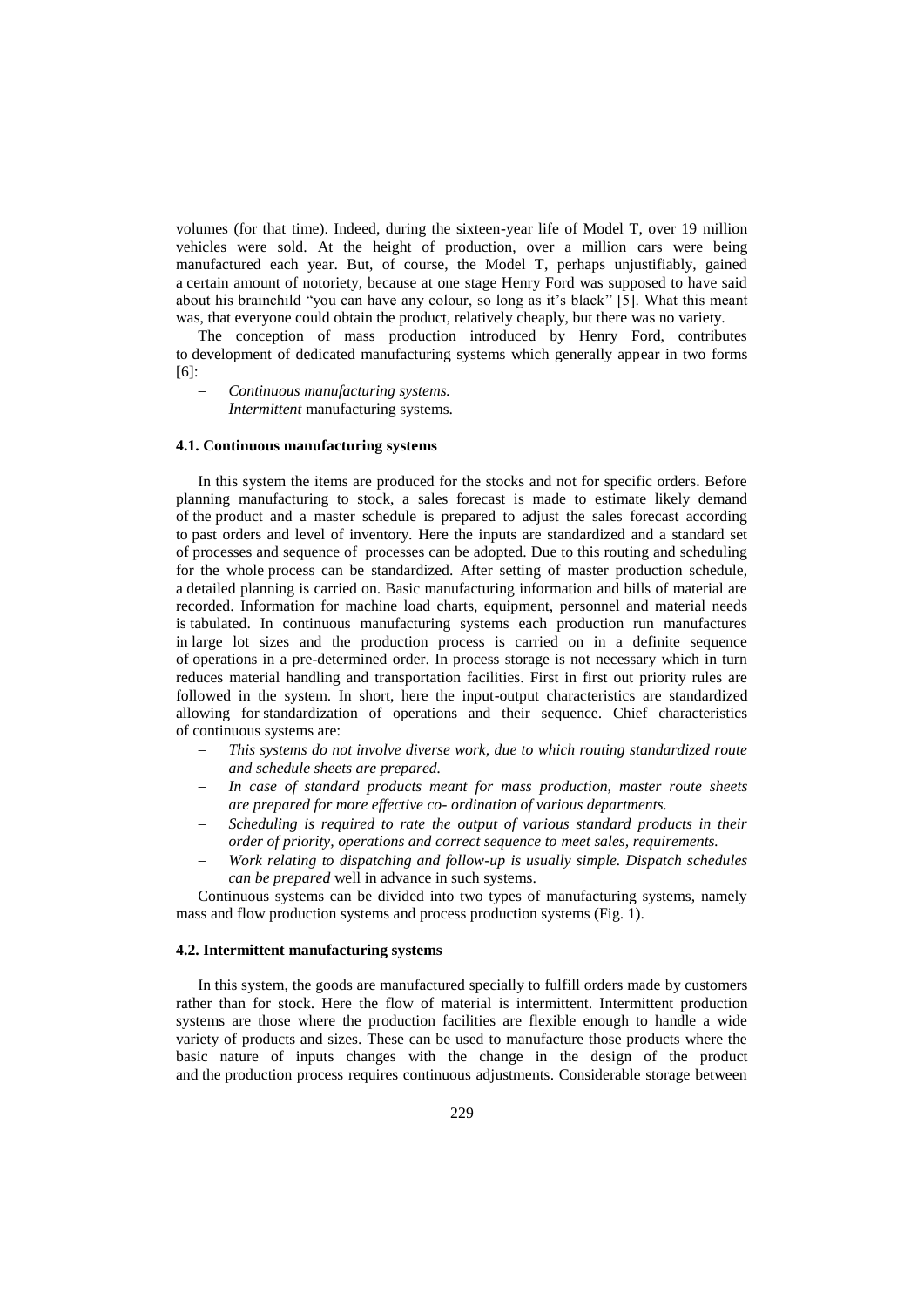operation is required, so that individual operations can be carried out independently for further utilization of men and machines. Chief characteristics of intermittent systems are:

- *Most products are produced in small quantities;*
- *Machines and equipment are laid out by process;*
- *Workloads are generally unbalanced;*
- *Highly skilled operators are required for efficient use of machines and equipment;*
- *In-process inventory is large;*
- *Flexible* to suit production varieties.

Intermittent systems can be further divided into three types of production systems, namely project production systems, jobbing production systems, and bath production system (Fig. 1).



When analyze the flexibility level of dedicated manufacturing systems, it is worth to notice that continuous manufacturing systems are typically rigid where the level of flexibility is around "zero". The intermittent systems, where the need of flexibility has been already noticed, are designed as a "customer focused", taking into account the problem of variation and changeability of customers' orders.

### **5. Flexible Manufacturing Systems (FMS's)**

In the middle of the 1960s, market competition became more intense and more complex. With significantly shortened product life cycles, manufacturers found that they can no longer capture market share and gain higher profits by producing large volumes of standard products for a mass market. Success in manufacturing required the adoption of methods of production that can provide a fast and flexible response to unanticipated changes. Many companies were confronted with the challenge of changing their manufacturing orientations to meet demands of current market place. As a solution to this challenge, the idea of Flexible Manufacturing System (FMS) was proposed [3].

A Flexible Manufacturing System (FMS) is a group of numerically-controlled machine tools, interconnected by a central control system. The various machining cells are interconnected, via loading and unloading stations, by an automated transport system (Fig. 2). Operational flexibility is enhanced by the ability to execute all manufacturing tasks on numerous product designs in small quantities and with faster delivery [7]. It has been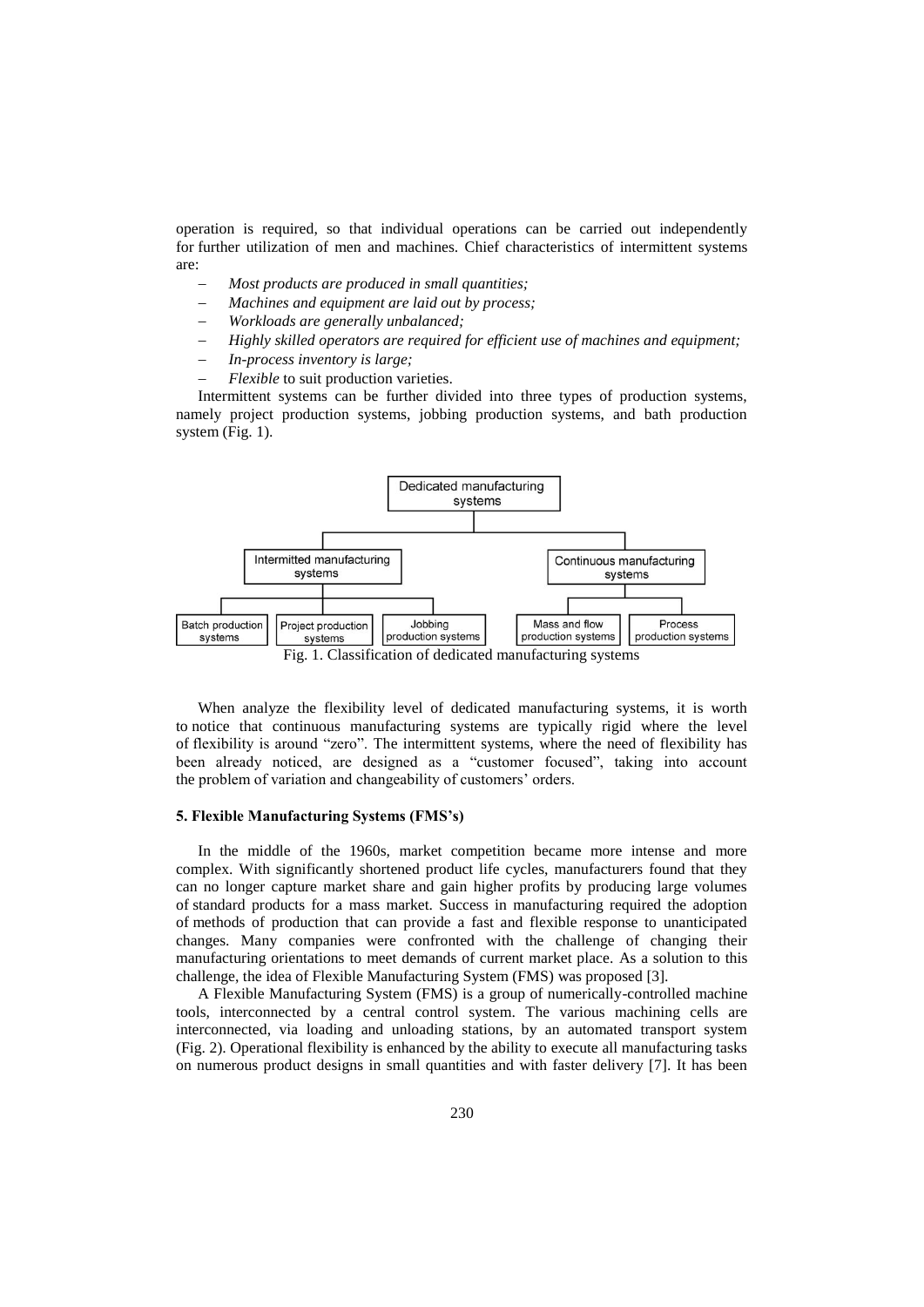described as an automated job shop and as a miniature automated factory. In other words, it is an automated production system that produces one or more families of parts in a flexible manner [8].

The first FMS named "System24" was already introduced in England in 1960s. It was designed to produce light flat alloy components, the market for which it was felt was going to develop significantly [9].



Fig. 2. An example of Flexible Manufacturing System [10]

The Flexible Manufacturing Systems are designed as a set of integrated subsystems (see Fig. 3), to meet three specific goals:

- 1. It has to be capable of manufacturing a large variety of components, virtually at random.
- 2. It has to be capable of both loading and unloading tools and work-pieces automatically.
- 3. It has to be capable of operating, virtually unattended for long periods.



Fig. 3. A functional structure of an FMS [11]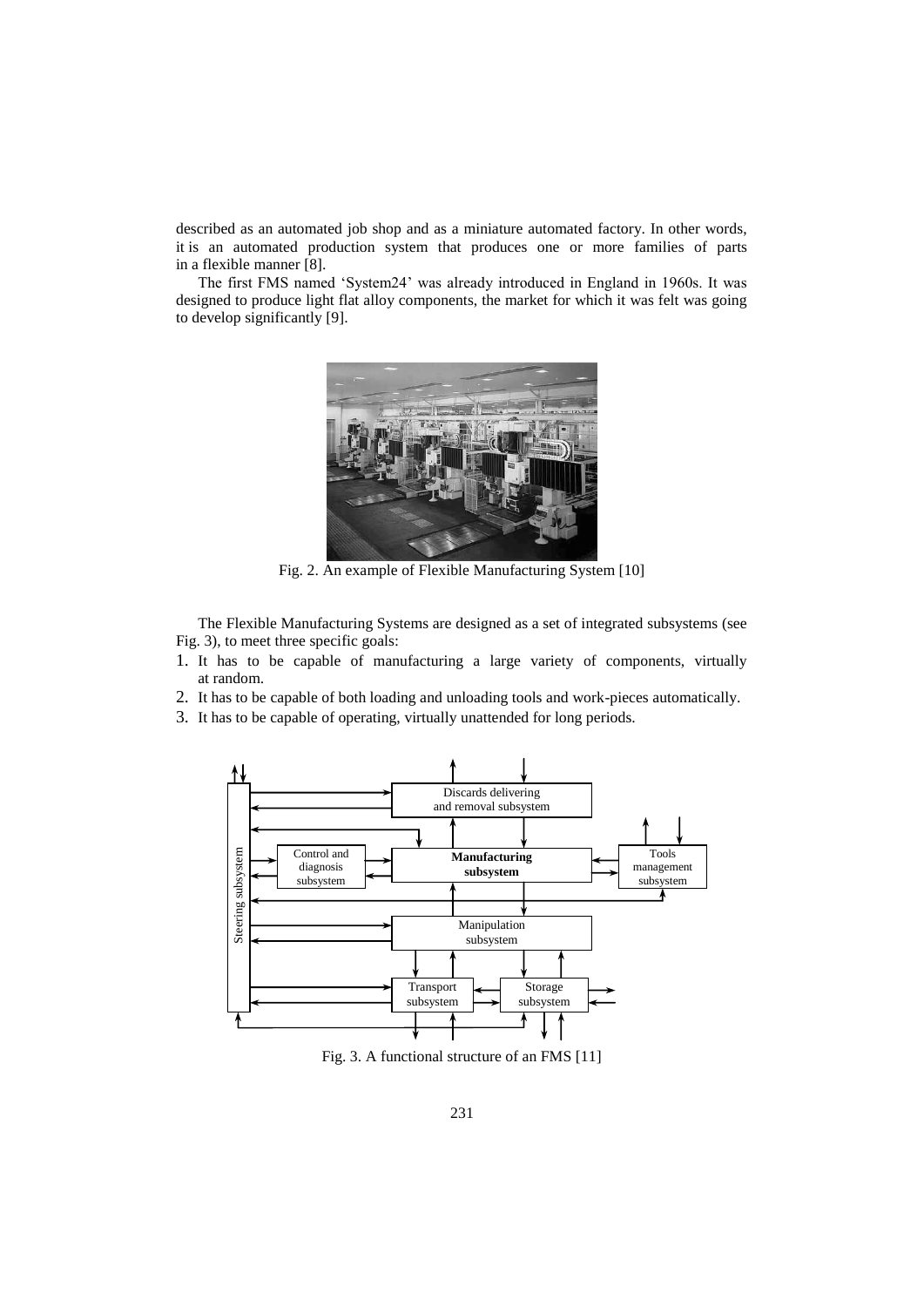FMSs are still oriented to produce a large variety of parts in small quantities and they are conceived to react to most of the possible products changes. Unfortunately the cost of investment to acquire an FMS is very high and it considerably affects the cost to produce a part; indeed its flexibility is frequently to high and expensive for needs of a producer of parts. The high financial and organizational impact of FMSs has reduced their diffusion in the past; indeed the initial outlay is so high it severely strains the financial resources of the firms.

#### **6. Modern conceptions in manufacturing systems design**

Nowadays, most medium and high-volume manufacturing industries currently use of portfolio of Dedicated Manufacturing Systems (DMS"s) and Flexible Manufacturing Systems (FMS"s) to produce their products. Generally, DMS"s, or transfer lines, are based on fixed automation and produce the core products of the company at high-volume. These lines are customized hardware lines that can control cutting tools in fixed directions determined at the design stage. They are designed to produce a single product and cannot be changed. Each dedicated line typically produces a single part (e.g., a pump housing). The dedicated lines are economical when large numbers of the same part are to be produced for a period of several years or more.

FMS"s produce a variety of products on the same system. They typically consist of computer numerically controlled (CNC) machines, and other programmable automation. CNC machines often use large tool magazines and several axes-of-motion to provide general flexibility which has the potential to produce a variety of parts of different types. But in many cases not all these axes-of-motion are utilized in the production of each part, which means that the machine is underutilized and its initial cost is partially wasted. Typically, the structure of each FMS and the structure of its CNC machines cannot be changed. The production capacity of FMS"s is fixed and is usually lower than that of dedicated lines, because their initial cost is higher.

However, medium and high-volume manufacturers are now facing new market conditions characterized by: (i) pressure to quickly introduce new products at low costs, and (ii) large fluctuations in product demand. To cope with these needs and to stay competitive, manufacturing companies must possess a new type of manufacturing system that is suitable taking into account flexibility, capacity and functionality.

To avoid mentioned above problems conceptions of Reconfigurable Manufacturing System (RMS) and Focused Flexibility Manufacturing System (FFMS) were invented.

### **6.1. Reconfigurable Manufacturing System (RMS)**

Idea of RMSs was invented in 1999 in the Engineering Research Center for Reconfigurable Manufacturing Systems (ERC/RMS) at the University of Michigan College of Engineering [12].The RMS main goal is summarized by the statement – *Exactly the capacity and functionality needed, exactly when needed*.

A reconfigurable manufacturing system (RMS) having an adjustable structure is designed based upon market demand and can be readily changed from a first desired production capacity to a second desired production capacity to manufacture a desired amount of product from a family of products [13]. RMSs are marked by six core reconfigurable characteristics, as summarized in Tab. 2.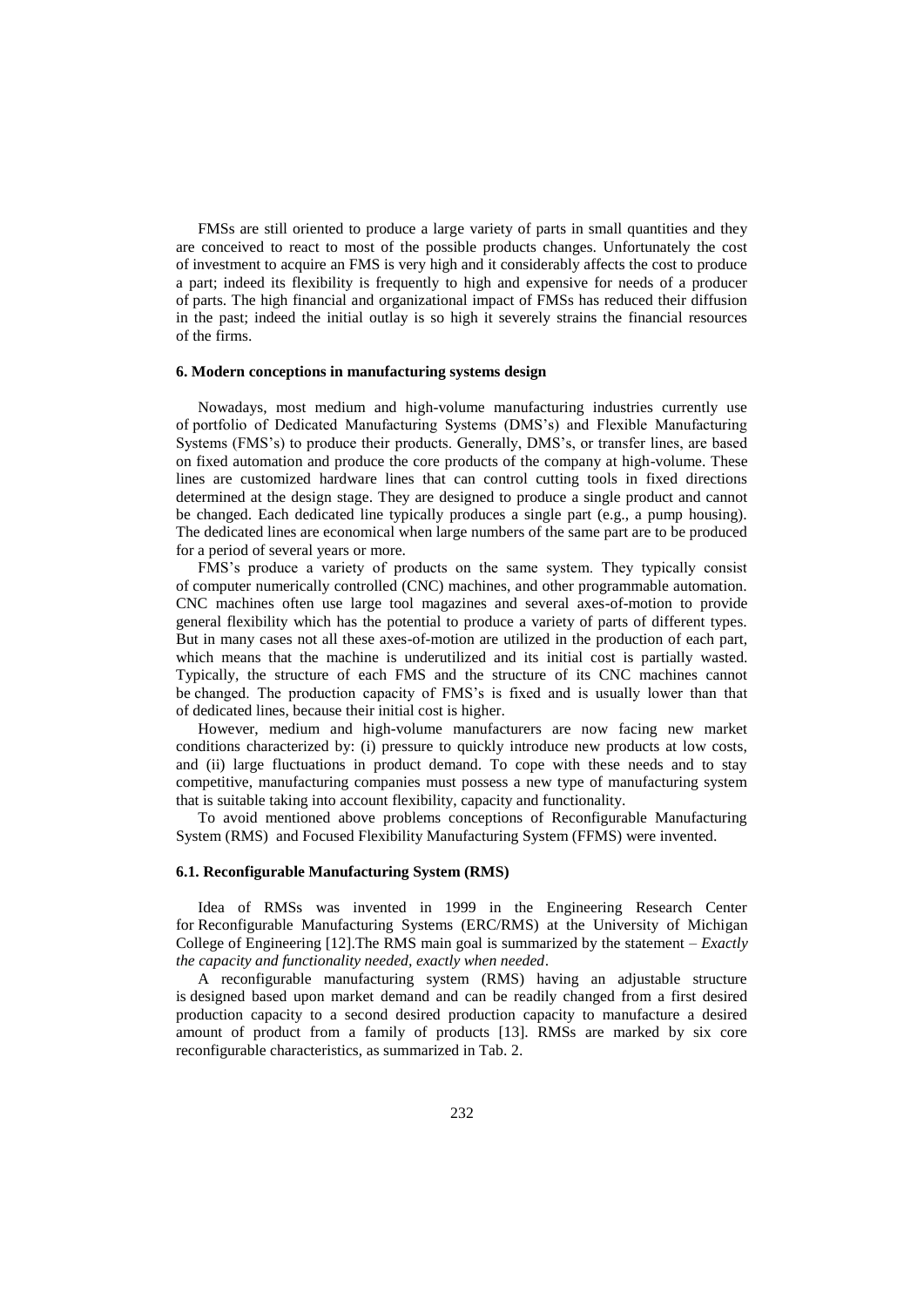In general, reconfigurable manufacturing systems, are designed at the outset for rapid change in structure, as well as in hardware and software components, in order to quickly adjust production capacity and functionality within a part family in response to sudden changes in market or regulatory requirements [14]. Such a reconfigurable manufacturing system is generally indicated in Fig. 4.The system (10) typically includes a plurality of workstations (12) including reconfigurable milling machines (14). The system also includes a control system including an operation station (16) and reconfigurable controllers (18) for controlling the reconfigurable machines (14). The operator station (16) is in communication with the reconfigurable controllers (18) and the reconfigurable controllers (18) are in communication with each other The system further includes a reconfigurable material handling system including a gantry robot (20), at least one wireless AGV (22), and an array of antenna receivers and transmitters (23) in communication with the AGV (22). The AGV is also in communication with at least one of the reconfigurable controllers (18). The RMS allows the integration of new production technology such as a laser machining system (24) which has its own reconfigurable controller (18) which is in communication with the operator station (16) and one of the other reconfigurable controllers (18) [13].

| Reconfigurable<br>characteristics                             | <b>Description</b>                                                                                                                                                               |  |  |
|---------------------------------------------------------------|----------------------------------------------------------------------------------------------------------------------------------------------------------------------------------|--|--|
| <b>Customization</b> (flexibility)<br>limited to part family) | System or machine flexibility limited to a single product<br>family, thereby obtaining customized flexibility                                                                    |  |  |
| <b>Convertibility</b> (design for<br>functionality changes)   | The ability to easily transform the functionality of existing<br>systems and machines to suit new production requirements.                                                       |  |  |
| <b>Scalability</b> (design for capacity)<br>changes)          | The ability to easily modify production capacity by adding<br>or subtracting manufacturing resources (e.g. machines)<br>and/or changing components of the system.                |  |  |
| <b>Modularity</b> (components are<br>modular)                 | The compartmentalization of operational functions into<br>units that can be manipulated between alternate production<br>schemes for optimal arrangement.                         |  |  |
| <b>Integrability</b> (interfaces for<br>rapid integration)    | The ability to integrate modules rapidly and precisely<br>by a set of mechanical, informational,<br>and control<br>interfaces that facilitate integration and communication.     |  |  |
| <b>Diagnosability</b> (design for<br>easy diagnostic)         | The ability to automatically read the current state<br>of a system to detect and diagnose the root causes of output<br>product defects, and quickly correct operational defects. |  |  |

Tab. 2. Characteristics and principles of reconfigurable manufacturing systems [14]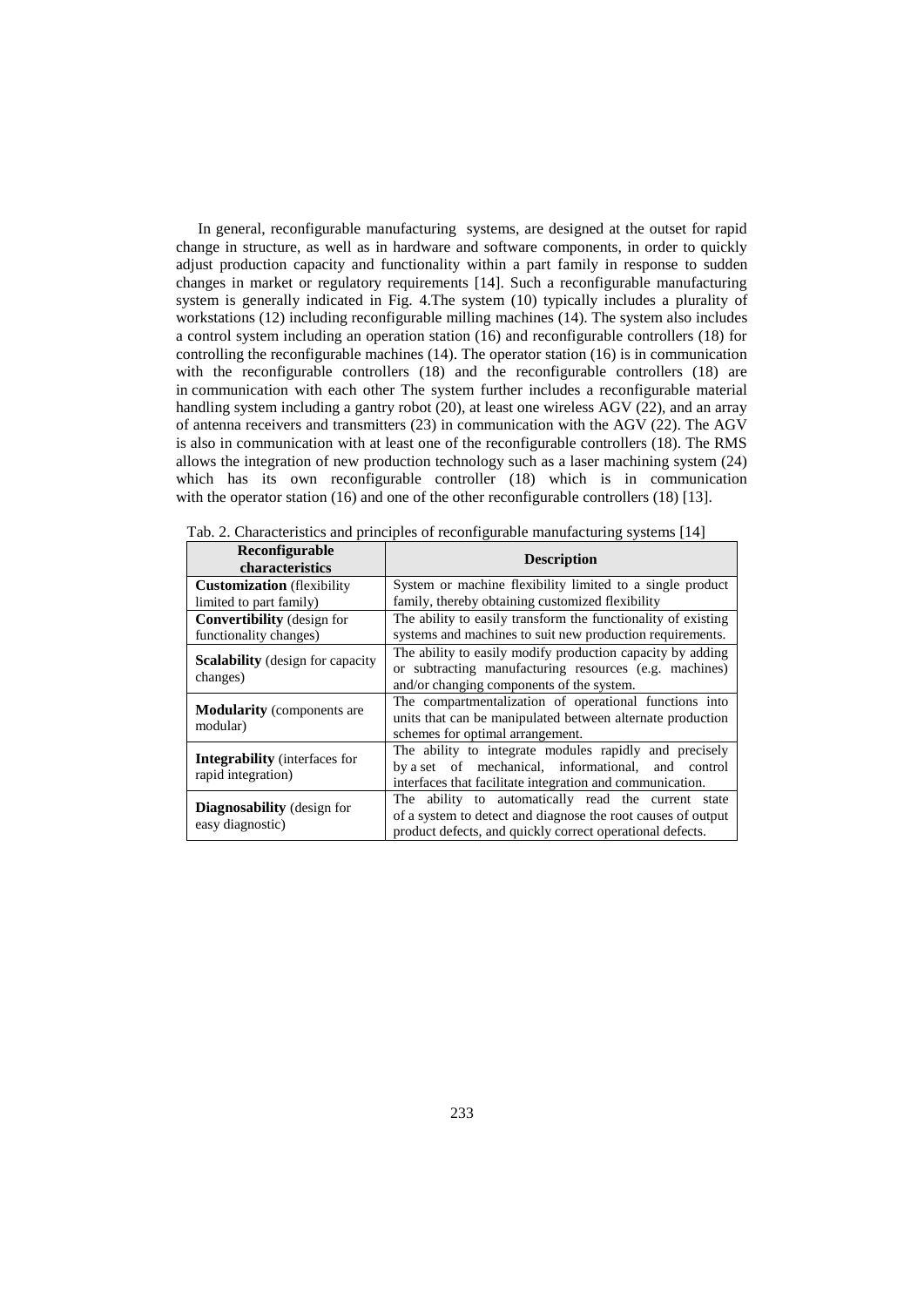

Fig. 4. An example of structure of Reconfigurable Manufacturing System [13]

As distinguished from flexible manufacturing systems (FMSs), an RMS has the structure which allows for rapid adjustment of production capacity and functionality, in response to new market circumstances, by basic change of its hardware and software components. So, while the structure of DMLs and FMSs are static, RMSs are dynamic with level of flexibility, capacity and functionality directly fitting the needs of the system in any moment of its life (Fig. 5).



Fig. 5. Capacity and functionality of different forms of manufacturing systems [14]

RMSs can be noticed as an answer to the need for facing continuous changes in the production problems. In fact, reconfigurability describes the operating ability of a production system or device to switch with minimal effort and delay to a particular family of work pieces or subassemblies through the addition or removal of functional elements.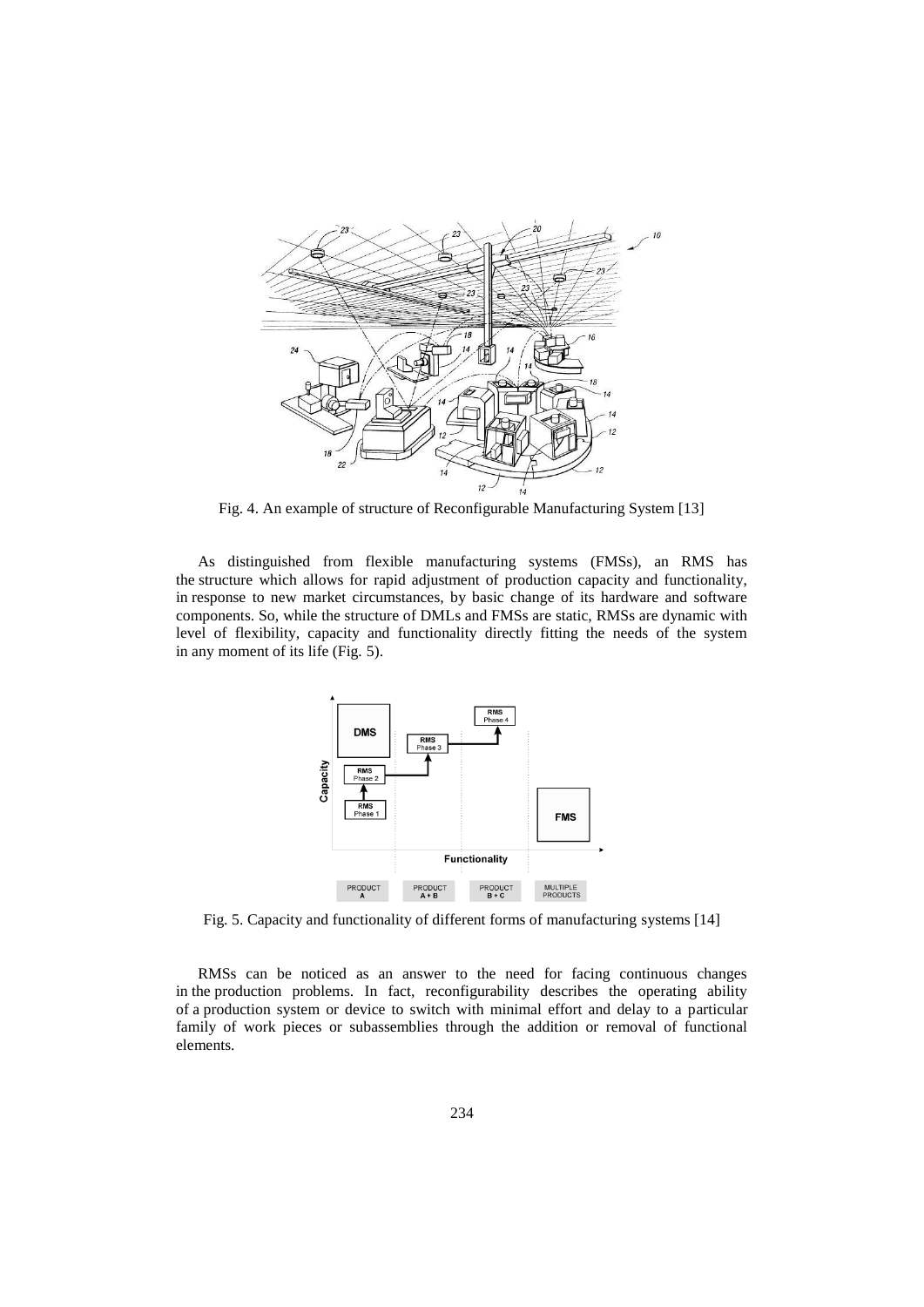However, despite the concept of reconfigurable resources is highly innovative it is quite difficult to be pursued considering available software and hardware technologies. Unfortunately, this approach is also not always cost-effective. Firstly, the reconfigurability option should be designed in order to accomplish its implementation when changes occur. Secondly, any reconfiguration along the system life-cycle leads to face not only the installation costs but also operating costs related for instance to the ramp-up phase, typically characterized by machine malfunctioning and breakdown, lost production and learning [15].

#### **6.2. Focused Flexibility Manufacturing System (FFMS)**

The second modern conception of manufacturing systems design is a conception of Focused Flexibility Manufacturing Systems (FFMSs). FFMSs represent also a competitive answer to cope with the need of customized flexibility and they guarantee the optimal trade-off between productivity and flexibility [16]. Moreover, the customization of flexibility on specific production problems leads to the minimization of the system cost during its life-cycle. Indeed, the flexibility degree in FFMSs is related to their ability to cope with volume, mix and technological changes, and it must take into account both present and future changes [17].

The required level of system flexibility impacts in the architecture of the system and the explicit design of flexibility often leads to hybrid systems, i.e. automated integrated systems in which parts can be processed by both general purpose and dedicated machines. This is a key issue of FFMSs and results from the matching of flexibility and productivity that characterize FMSs and DMSs, respectively.

FFMSs are hybrid systems, in the sense that they can be composed both of general purpose and dedicated resources. This innovative architecture derives from the consideration that system flexibility is related both to the flexibility of each single selected resource and to the interaction among the resources which compose the system. For instance, a flexible system can be composed of dedicated machines and highly flexible carries. The whole FFMS design approach is presented in Fig. 6.



Fig. 6. Focused Flexibility Manufacturing Systems design diagram [16]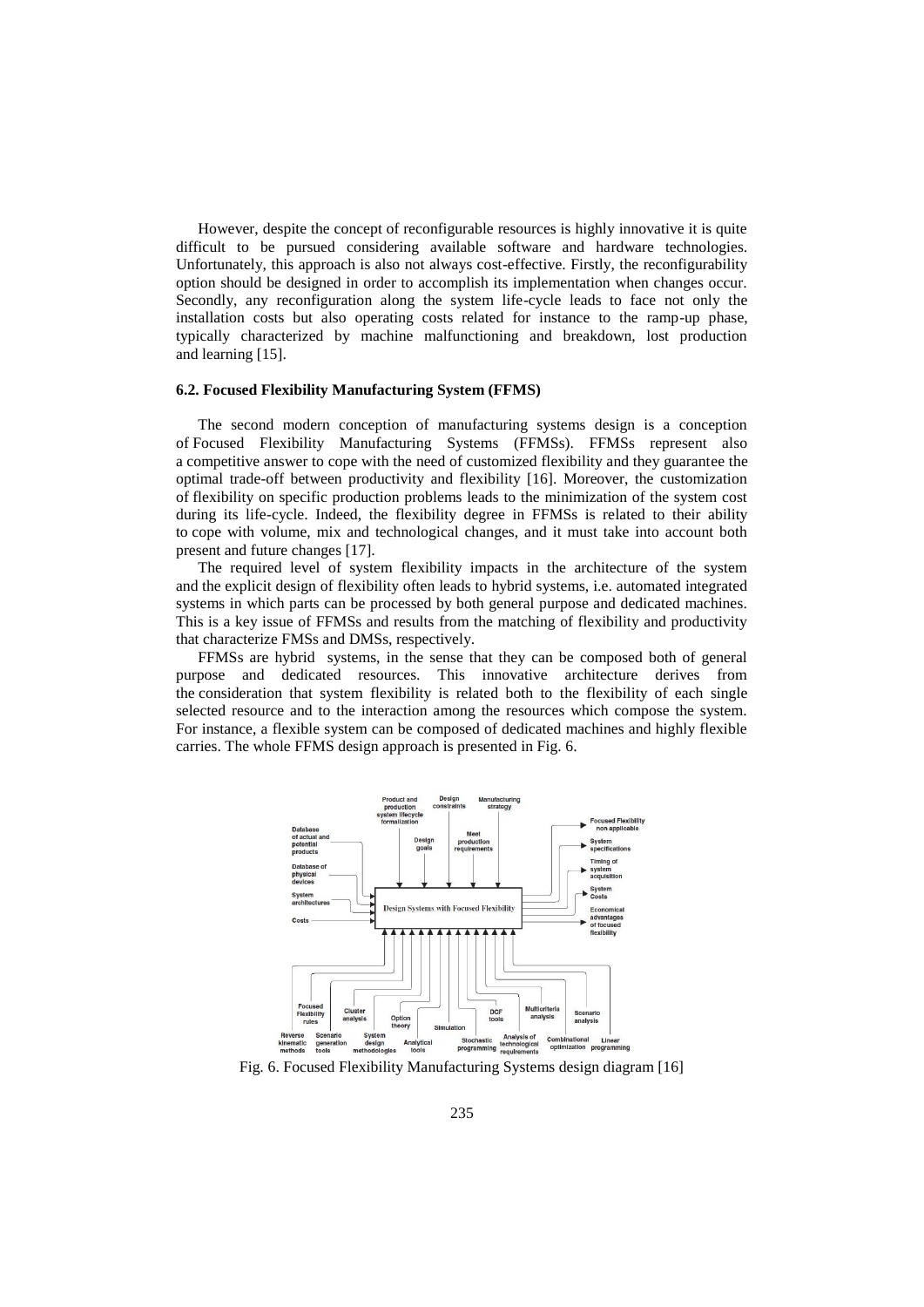At first sight FFMSs could appear to be similar to Reconfigurable Manufacturing Systems (RMSs); the difference between these two classes of systems is in the timing of flexibility acquisition. Deciding about flexibility and reconfigurability means to consider two options. The first option deals with designing a dedicated system in which the reconfiguration option can be implemented in the future when production changes occur. This leads to design a system with the minimum level of flexibility required to cope with the present production problem. In this case FFMSs and RMSs have similar performance. The alternative option is to purchase more flexibility than the amount strictly required by the present production problem in order to avoid future system reconfigurations and ramp-ups. In this case, FFMSs have some "extra" flexibility designed to cope with future production changes, i.e. degree of flexibility designed to cope with future production changes, i.e. a degree of flexibility tuned both on present and future production problems.

#### **7. Conclusions**

Manufacturing companies in the  $20<sup>th</sup>$  and the  $21<sup>st</sup>$  century face increasingly frequent and unpredictable market changes driven by global competition, violent technical and technological development and constantly varying product demand. Consequently, both manufacturing methods and organization of manufacturing systems have changed during this time. The  $20<sup>th</sup>$  century begins with craft manufacturing as only way of production.

Since the 1920s has begun fast development of different forms of organization of production and manufacturing systems design. When analyze used forms of production systems during the last century it can be noticed that flexibility has very different importance. Traditionally, dedicated manufacturing systems (DMS) have been adopted for the production of a small family of part types required by the market in high volumes. DMSs are characterized by low scalability and therefore they are typically dimensioned on the maximum market demand that the company forecasts to satisfy in the future (volume flexibility). As a consequence, in many situations DMSs do not operate at full capacity. On the other hand, flexible manufacturing systems have been adopted to produce a large variety of parts in small quantities and they are conceived to react to most of the possible changes. The investment to acquire an FMS is very high and it considerably affects the cost to produce a part; indeed its flexibility may be to high and expensive for the needs of a producer (see Tab. 3).

|                                   | <b>DMS</b>     | <b>FMS</b>     | <b>FFMS</b>    | <b>RMS</b>  |
|-----------------------------------|----------------|----------------|----------------|-------------|
| System structure                  | Fixed          | Changeable     | Changeable     | Changeable  |
| Machine structure                 | Fixed          | Fixed          | Fixed          | Changeable  |
| System focus                      | Part           | Machine        | Machine        | Part family |
| Scalability                       | No             | Yes            | Yes            | <b>Yes</b>  |
| Flexibility                       | N <sub>0</sub> | General        | Focused        | Customized  |
| Simultaneously<br>operating tools | Yes            | N <sub>0</sub> | N <sub>0</sub> | Possible    |
| Productivity                      | Very high      | Low            | Average        | High        |
| Cost per part                     | Low            | Reasonable     | Medium         | Medium      |
| Cost of investment                | Average        | Very high      | Average        | High        |

Tab. 3. Comparison of different forms of manufacturing systems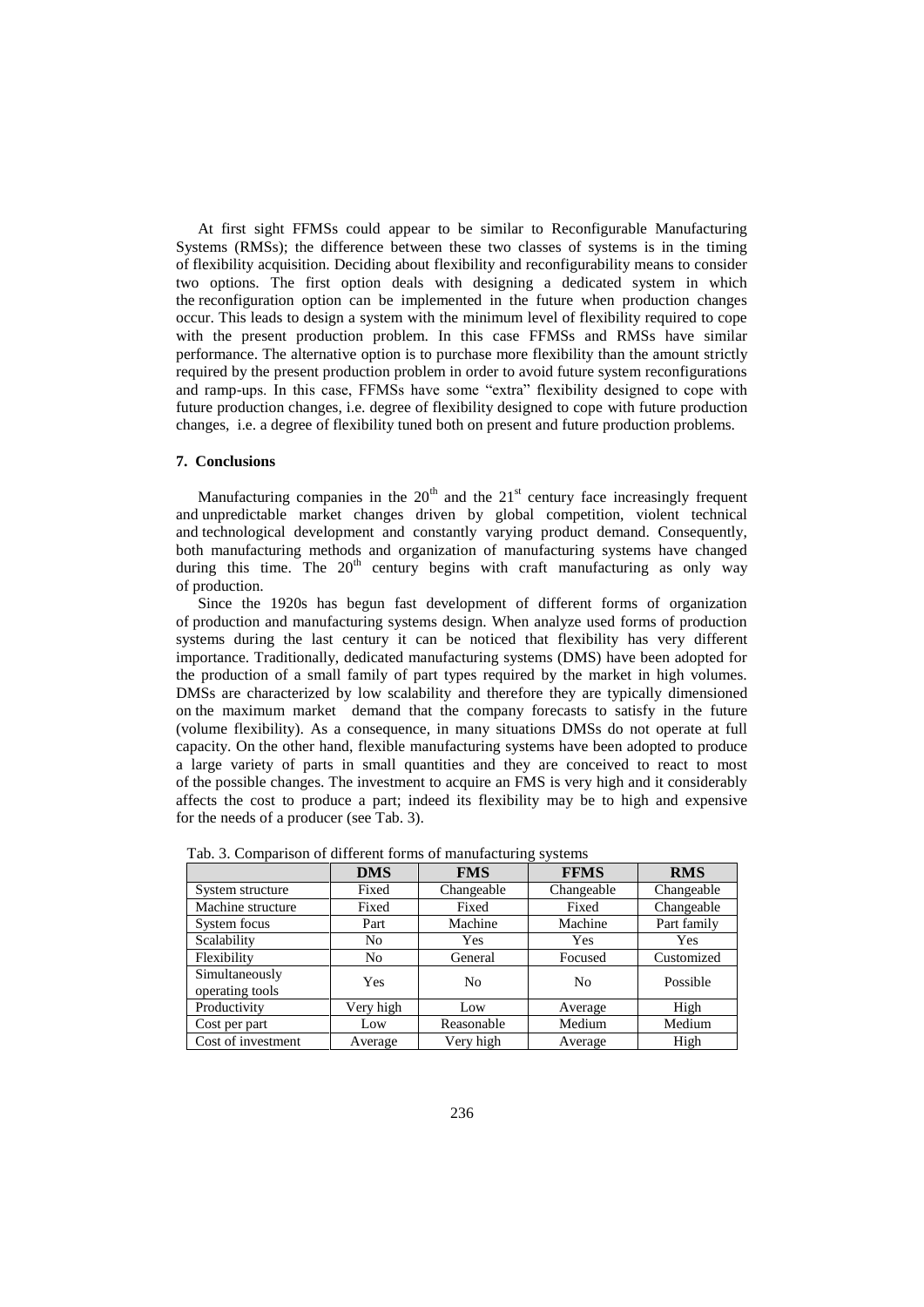Nowadays manufacturing flexibility has a strategic role for firms that want to compete in a reactive or proactive way [17]. In fact, the ability of designing production systems whose flexibility degree is customized on the present production problem and at, the same time, it takes into account future product evolutions, can lead to competitive advantage.

From the scientific perspective, focusing the flexibility of a production system on the specific needs represents a challenging problem. Indeed, the customization of system flexibility provides economic advantages in terms of system investment costs, but on the other hand, tuning on the production problems reduces some of the safety margins which allow decoupling the various phases of manufacturing system design. Therefore, manufacturing system flexibility must be rationalized and it is necessary to find out the best trade-off between productivity and flexibility by designing manufacturing systems endowed with the right level of flexibility required by the production problem. In consequence, from the designer of modern manufacturing systems point of view it is very important to answer following questions:

- Are the conceptions of FFMS and RMS proper for modern companies?
- Which of conception FFMS or RMS is much suitable for defined company?
- How to define the desired level of system's flexibility?
- Which of the types of flexibility are the most important in the process of system design?
- How to forecast the way of development of manufactured parts?
- How to plan and optimize the cost of manufacturing system in its life-cycle?

### **References**

- 1. Koren Y.: The Global Manufacturing Revolution. Product-Process-Business Integration & Reconfigurable Manufacturing. Willey, New Yersey, 2010.
- 2. Sethi A.K., Sethi S.P.: Flexibility in Manufacturing: A survey. The International Journal of Flexible Manufacturing Systems, Vol. 2, No. 4, 1990, 289-328.
- 3. Fulkerson B.: A Response to Dynamic Change in the Market Place. Journal of Decision Support Systems, Vol. 21, Issue 3, 1997, 199-214.
- 4. Koste L., Malhorta M.: A Theoretical Framework for Analyzing the Dimensions of Manufacturing Flexibility. Journal of Operations Management, Vol. 18, Issue 1, 1999, 75-92.
- 5. Womack J.P., Jones D.T., Roos D.: The Machine that Changed the World. The Story of Lean Production. Rawson Associates, New York, 1990, 28-54.
- 6. Everett E.A.: Towards a Typology of Production and Operations Management Systems. The Academy of Management Review, Vol. 8, No. 3, 1983, 365-375.
- 7. Warnecke H.J., Steinhilper R.: Flexible Manufacturing Systems. IFS Publications Ltd & Springer-Verlag, Berlin, Heidelberg, New York, Tokyo, 1985, 8-23.
- 8. Chen J.H., Ho S.Y.: A novel approach to production planning of flexible manufacturing systems using an efficient multi-objective algorithm. International Journal of Machine Tools and Manufacture, Vol. 45, Issue 7-8, 2005, 949-957.
- 9. Greenwood N.R.: Implementing Flexible Manufacturing Systems. Macmillan Education, London, 1988, 10-13.
- 10. http://www.snkc.co.jp/english/fms/index/fmseng1.htm (access date: 05.01.2012).
- 11. Lis S., Santarek K., Strzelczak S.: Organization of Flexible Manufacturing Systems. PWN, Warsaw, 1994 – in Polish.